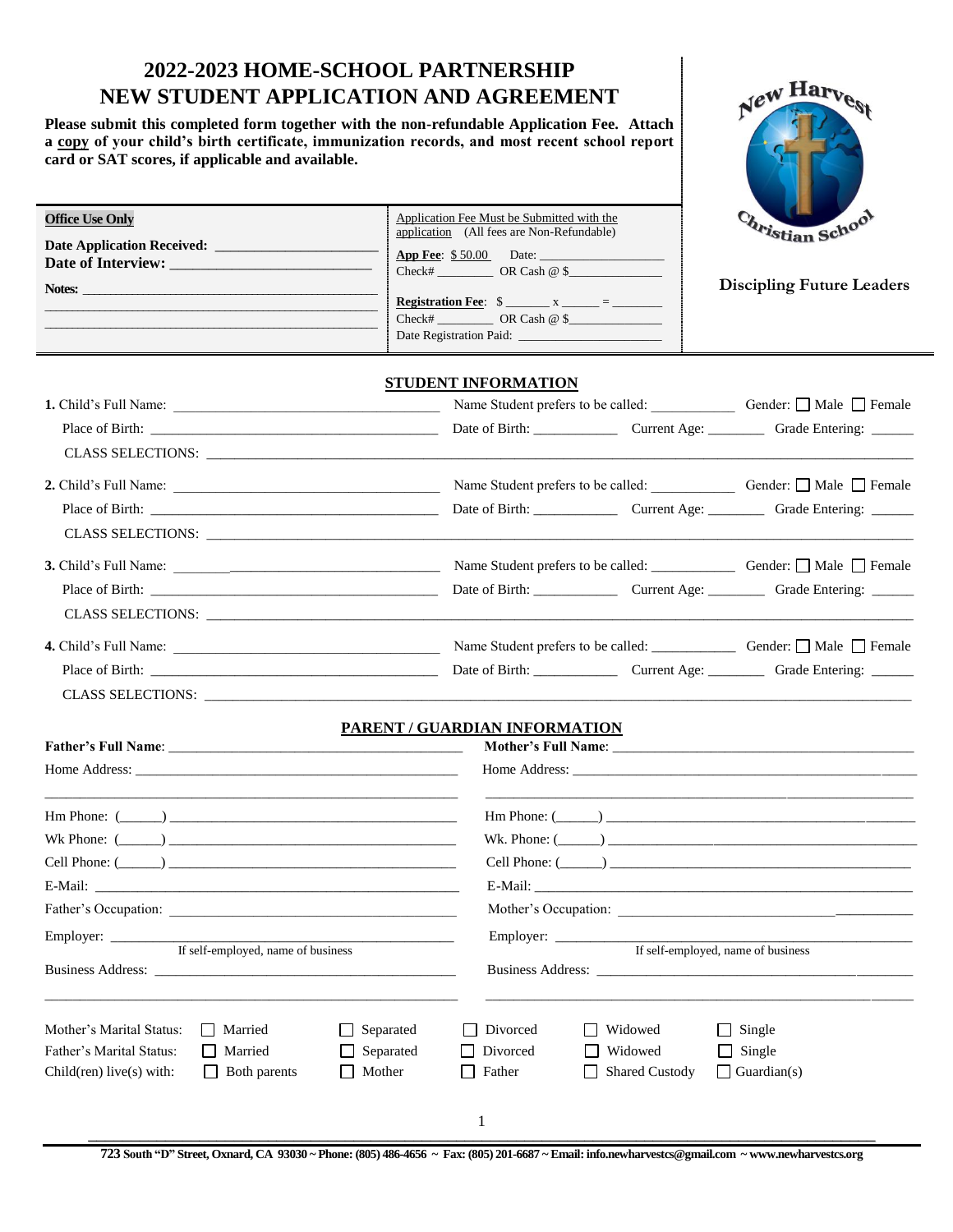### **Excerpt from the New Harvest Christian School Parent/Student Handbook, Section V, subsection C:**

## **SCHOOL ADMISSION REQUIREMENTS FOR THE PAREN**TS:

- **Parents of students in New Harvest Christian School should have a clear understanding of the biblical philosophy and purpose of** NHCS. This understanding includes a willingness to have their child exposed to the clear teaching (not forced indoctrination) of the school's Statement of Faith in various and frequent ways within the school's program.
- It is required that at least one parent or guardian subscribes to New Harvest Christian School's Statement of Faith by both written and oral testimony. It is also required that least one parent or guardian has a personal relationship with Jesus Christ and that the child attends church regularly with at least one parent or guardian, and that the student is being raised in a Christ-centered home.
- **Parents should be willing to cooperate with all the written policies of New Harvest Christian School.** This is most important in the area of discipline and schoolwork standards, as well as active communication with the respective teacher(s) and administration.

#### **We agree to the stated three requirements above**. **Parents' Initials: \_\_\_\_\_\_\_\_\_\_\_**

## **FAMILY CHURCH INVOLVEMENT**

| Are you members? $\Box$ Yes $\Box$ No<br>$\Box$ Occasionally<br>$\Box$ Seldom<br>Family attends: $\Box$ Regularly<br>$\Box$ Never<br><b>ACADEMIC HISTORY of STUDENT NO. 1 - Grade Entering:</b><br>School Name / Homeschool<br>City/State<br><b>Grades Enrolled</b><br><b>ACADEMIC HISTORY of STUDENT NO. 2 - Grade Entering:</b><br>School Name / Homeschool<br>City/State<br><b>Grades Enrolled</b><br><b>ACADEMIC HISTORY of STUDENT NO. 3 - Grade Entering:</b><br>School Name / Homeschool<br>City/State<br>Grades Enrolled |  |                        |
|----------------------------------------------------------------------------------------------------------------------------------------------------------------------------------------------------------------------------------------------------------------------------------------------------------------------------------------------------------------------------------------------------------------------------------------------------------------------------------------------------------------------------------|--|------------------------|
|                                                                                                                                                                                                                                                                                                                                                                                                                                                                                                                                  |  |                        |
|                                                                                                                                                                                                                                                                                                                                                                                                                                                                                                                                  |  |                        |
|                                                                                                                                                                                                                                                                                                                                                                                                                                                                                                                                  |  |                        |
|                                                                                                                                                                                                                                                                                                                                                                                                                                                                                                                                  |  |                        |
|                                                                                                                                                                                                                                                                                                                                                                                                                                                                                                                                  |  | Attend Dates (to/from) |
|                                                                                                                                                                                                                                                                                                                                                                                                                                                                                                                                  |  |                        |
|                                                                                                                                                                                                                                                                                                                                                                                                                                                                                                                                  |  |                        |
|                                                                                                                                                                                                                                                                                                                                                                                                                                                                                                                                  |  |                        |
|                                                                                                                                                                                                                                                                                                                                                                                                                                                                                                                                  |  | Attend Dates (to/from) |
|                                                                                                                                                                                                                                                                                                                                                                                                                                                                                                                                  |  |                        |
|                                                                                                                                                                                                                                                                                                                                                                                                                                                                                                                                  |  |                        |
|                                                                                                                                                                                                                                                                                                                                                                                                                                                                                                                                  |  |                        |
|                                                                                                                                                                                                                                                                                                                                                                                                                                                                                                                                  |  | Attend Dates (to/from) |
|                                                                                                                                                                                                                                                                                                                                                                                                                                                                                                                                  |  |                        |
|                                                                                                                                                                                                                                                                                                                                                                                                                                                                                                                                  |  |                        |
|                                                                                                                                                                                                                                                                                                                                                                                                                                                                                                                                  |  |                        |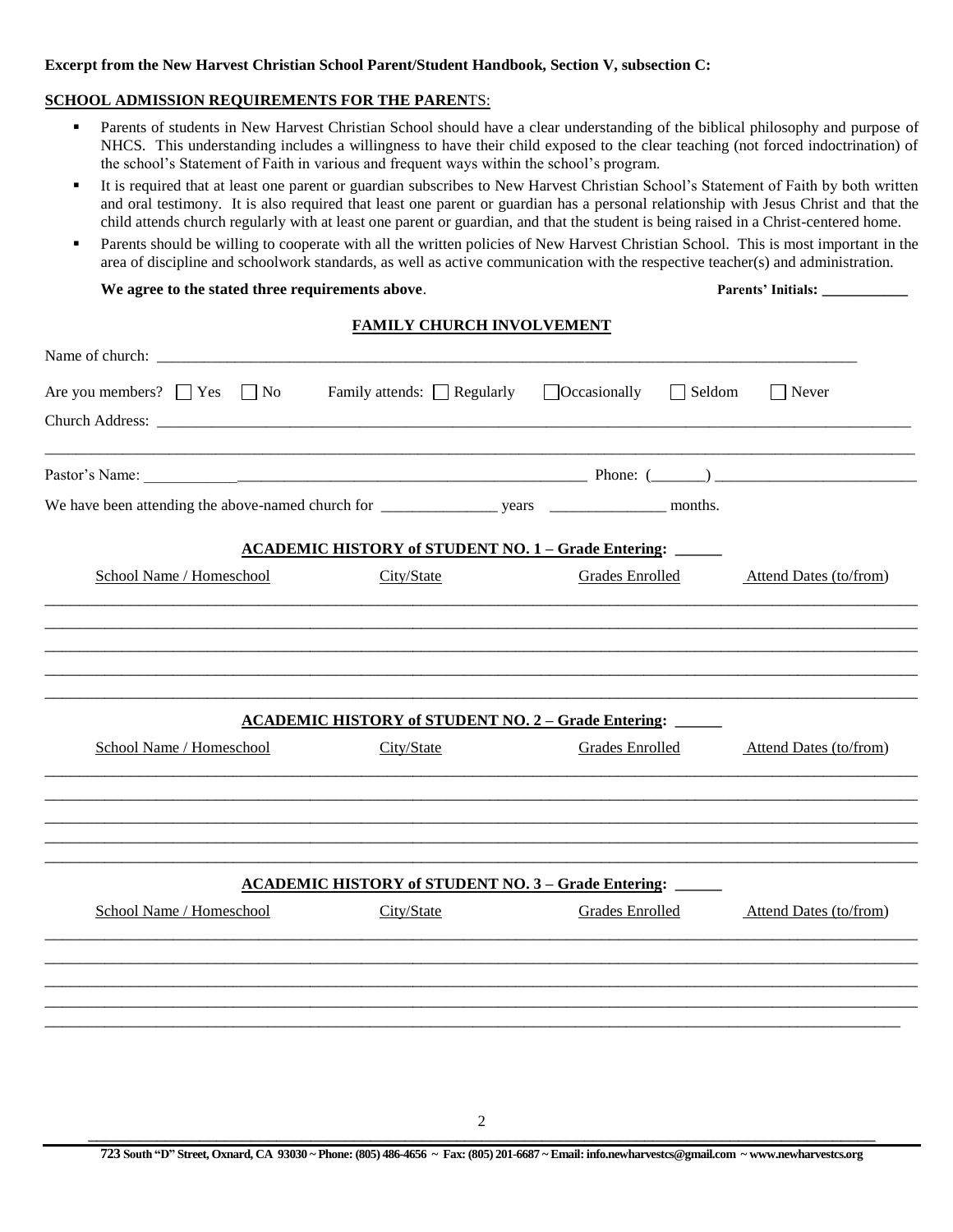| <b>ACADEMIC HISTORY of STUDENT NO. 4 – Grade Entering:</b> |  |  |
|------------------------------------------------------------|--|--|
|                                                            |  |  |

| School Name / Homeschool                                               | City/State                                                                                                                                                                                                                            | Grades Enrolled | Attend Dates (to/from) |
|------------------------------------------------------------------------|---------------------------------------------------------------------------------------------------------------------------------------------------------------------------------------------------------------------------------------|-----------------|------------------------|
|                                                                        |                                                                                                                                                                                                                                       |                 |                        |
|                                                                        |                                                                                                                                                                                                                                       |                 |                        |
|                                                                        |                                                                                                                                                                                                                                       |                 |                        |
|                                                                        |                                                                                                                                                                                                                                       |                 |                        |
|                                                                        | Please tell us why you would like your child(ren) to enroll in New Harvest Christian School's Home-School Partnership?                                                                                                                |                 |                        |
|                                                                        | Please list any special interests or abilities your child(ren) may have.                                                                                                                                                              |                 |                        |
|                                                                        |                                                                                                                                                                                                                                       |                 |                        |
|                                                                        | Has/have your child(ren) ever been tested, diagnosed or enrolled in any special education program or school for speech, language or<br>learning disabilities (i.e. dyslexia, hyperactivity, ADD), which require particular attention? |                 |                        |
| Has/have your child(ren) any physical disabilities or chronic illness? |                                                                                                                                                                                                                                       |                 |                        |
| Has/have your child(ren) ever repeated a grade in any school?          |                                                                                                                                                                                                                                       |                 |                        |
|                                                                        | Has/have your child(ren) experienced social, emotional, or disciplinary problems in the past year?                                                                                                                                    |                 | $\Box$ No              |
| Has/have your child(ren) had any professional counseling?              |                                                                                                                                                                                                                                       |                 |                        |
|                                                                        | If you have answered yes to any of the above questions, please name the child and explain below.                                                                                                                                      |                 |                        |
|                                                                        |                                                                                                                                                                                                                                       |                 |                        |
|                                                                        |                                                                                                                                                                                                                                       |                 |                        |
|                                                                        |                                                                                                                                                                                                                                       |                 |                        |
|                                                                        |                                                                                                                                                                                                                                       |                 |                        |
|                                                                        |                                                                                                                                                                                                                                       |                 |                        |
|                                                                        |                                                                                                                                                                                                                                       |                 |                        |

Parents' Intials \_\_\_\_/\_\_\_\_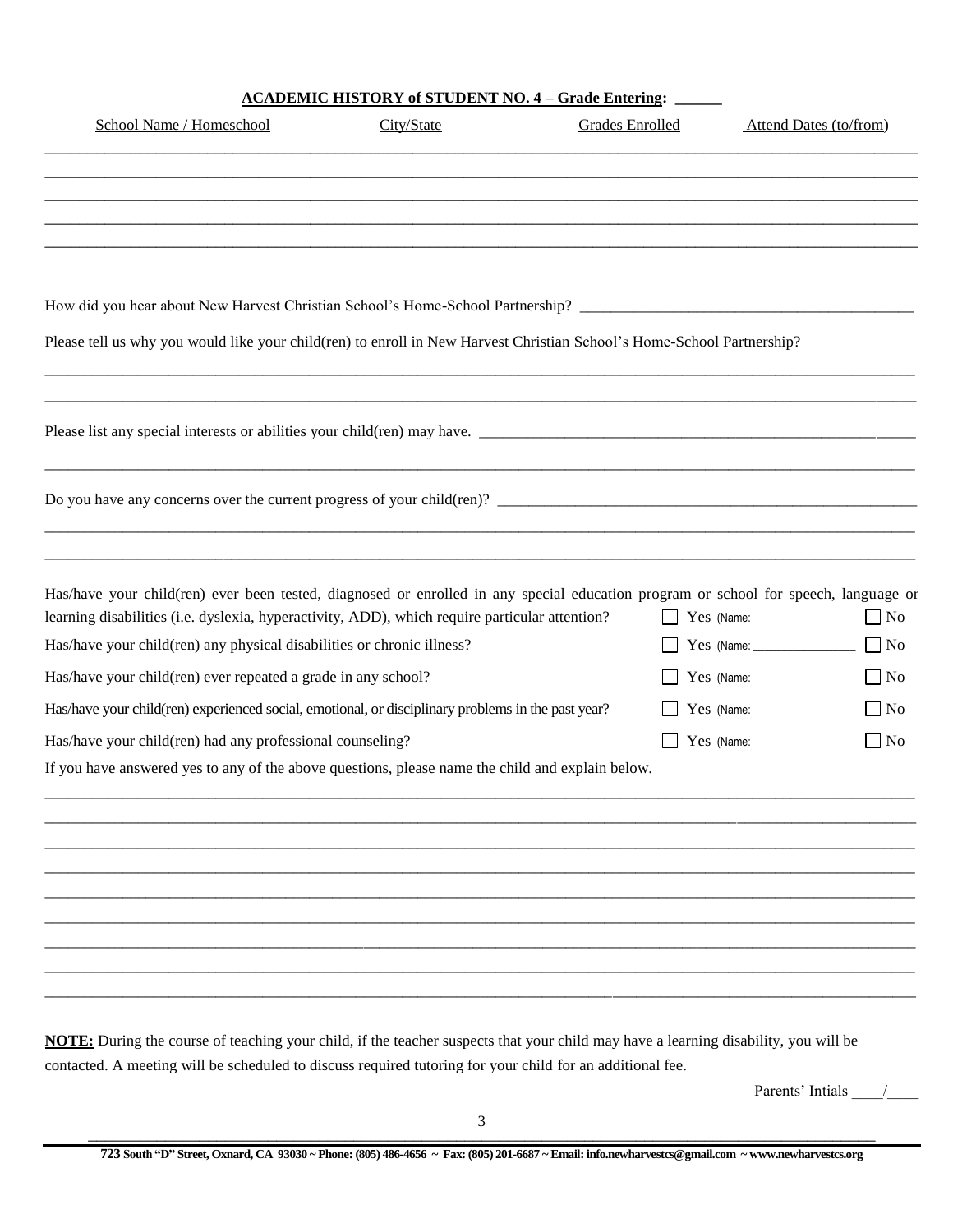### **PARENT'S TESTIMONY**

**Each of the following three questions should be answered by a parent**. Please use this lined page. You may include additional pages if necessary. Also, please write at the beginning of your written testimony if you are the father or mother.

1. How and when did you begin a personal relationship with Jesus Christ?

What does it mean to you to have a Christ-centered home? How do you promote spiritual values in your child(ren) at home? 2.

3. Is there any portion of New Harvest Christian School's Statement of Faith (enclosed with this application) that you cannot fully support? If so, please explain.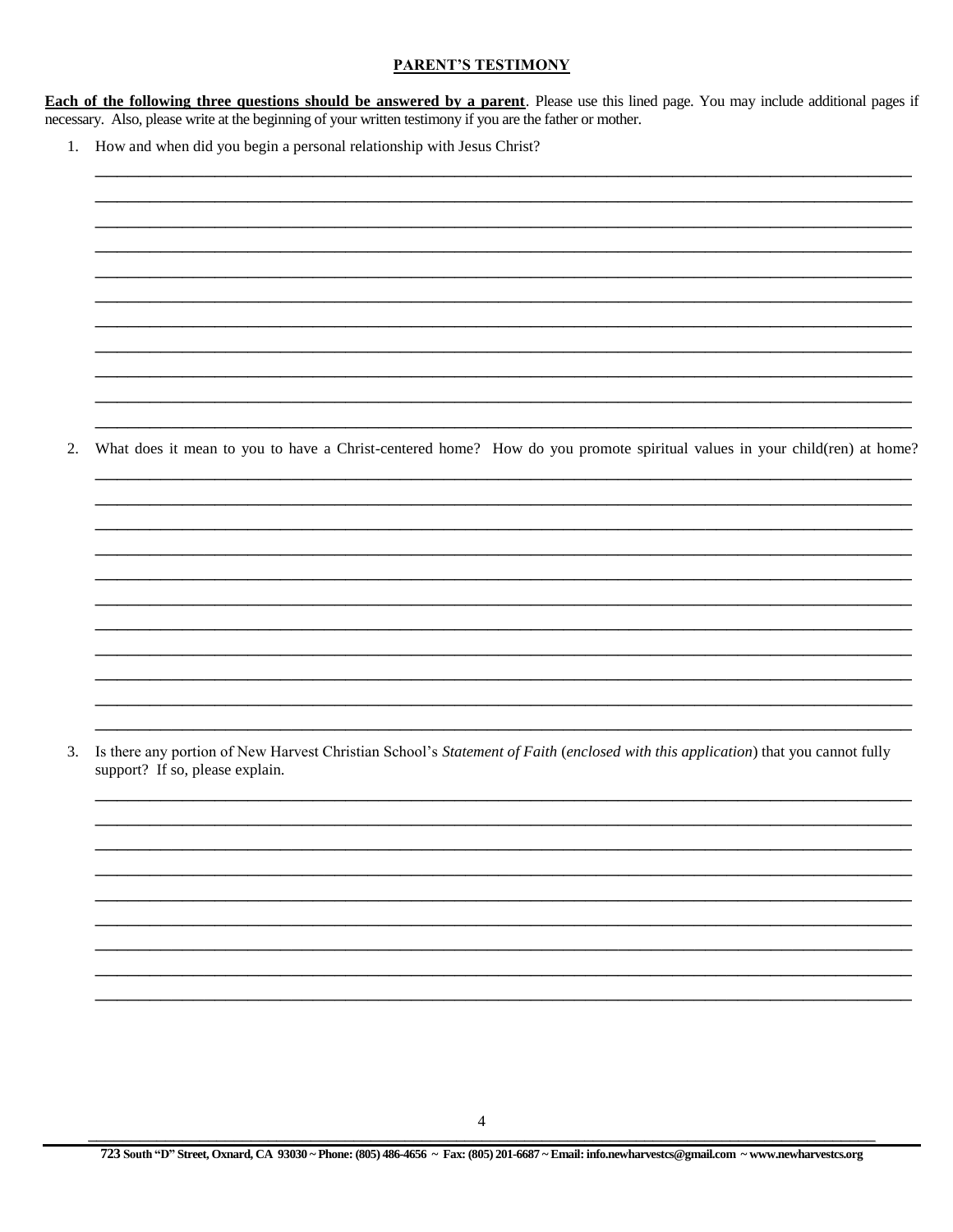### **POLICIES AND FINANCIAL AGREEMENT**

1. We/I understand that children are to be brought to the "E Street" parking lot for drop off / pick up. **Parents' Initials:** 

2. We/I understand that our/my child(ren) will only be dismissed to the undersigned or to those persons listed on our/my child(ren)'s Emergency Card or with a note signed by the parent/guardian authorizing release to an adult that is not listed on our/my child(ren)'s Emergency Card.

## **Parents' Initials:** \_\_\_\_\_\_\_

3. We/I understand that children must wait in the school office in the event (s)he is dismissed from class prior to parent's arrival for pick up. Children may not be left unattended at any time!

## **Parents' Initials: \_\_\_\_\_\_\_**

## 4. **Annual Tuition / Application Fee and Payment Deadlines:**

- Please see the current Home School Partnership TUITION SCHEDULE for annual fees. The application fee of \$50.00 is due at the time the application form is submitted and is *non-refundable*. After review of application and acceptance of student enrollment, the non-refundable Registration Fee per student is due.
- Our tuition is a yearly amount which may be paid in monthly installments due on the  $1<sup>st</sup>$  of each month (July through May). If enrolled after August  $31<sup>st</sup>$ , the total sum will be divided by the months remaining until May. If enrolled after the start date of the school year **-** tuition will be prorated as follows: Daily rate x number of school days remaining in the year. *Regardless of when a student is enrolled, the last payment is due May 1<sup>st</sup>. You may pay a higher sum* anytime during the year to bring down the monthly payment.
- Tuition payments that are 10 days late will be assessed a \$20 Late Fee. At 20 days late another \$20 Late Fee will be added. If a tuition payment becomes 30 days late the student(s) will be suspended the next school day until the account is brought up to date.
- 5. **Tuition Payment Options:** All tuition payments are made through the tuition processing company, FACTS, in accordance with their terms and conditions. NHCS offers four payment options. Please check the applicable box below to indicate your payment preference:
- $\Box$  (1) One annual full tuition payment, which is due prior to August 1<sup>st</sup>. (FACTS charges a \$20 set-up fee for this option)
- $\Box$  (2) Semi-annual: Two payments the first payment is due prior to August 1<sup>st</sup> and the second payment by February 1<sup>st</sup>. (FACTS charges a \$20 set-up fee for this option)
- (3) Monthly payments: 11 or 10-month plans starting in July or August. Payments are due on the  $1<sup>st</sup>$  of each month. Final payment is May 1<sup>st</sup>. (FACTS charges a \$50 set-up fee for this option)
- $\Box$  (4) Monthly payments invoiced through the school office. A separate invoice application must be filled out. You must show demonstrated need for this type of payment method (example- no bank account). Additionally you must agree to pay an extra 4% to cover the administration costs.
- 6. Checks returned by the bank for non-payment will incur any fees assessed by our bank. If more than one check is returned to NHCS within a school year, all future payments must be made in cash, money order or cashier's check.

#### **Parents' Initials: \_\_\_\_\_\_\_\_\_**

- 7. We agree to give *FOUR WEEKS NOTICE* to the school if it becomes necessary to withdraw our child(ren) from class(es), and may only receive a partial refund after paying for one semester (equal to half the annual class fee) plus any additional months the student(s) attended New Harvest Christian School. **Parents' Initials: \_\_\_\_\_\_\_\_\_\_**
- 8. We agree that we have carefully read Education Code §48904 as written in part below and we/I hereby agree to its terms and conditions

#### **California Education Code Section 48904, Subpart (b) states:**

(b) Any school district or private school whose real or personal property has been willfully cut, defaced, or otherwise injured, or whose property is loaned to a pupil and willfully not returned upon demand of an employee of the district or private school authorized to make the demand may, after affording the pupil his or her due process rights, withhold the grades, diploma, and transcripts of the pupil responsible for the damage until the pupil or the pupil' s parent or guardian has paid for the damages thereto, as provided in subdivision (a).

#### **California Education Code Section 48904.2, Subpart (a) states:**

(a) Upon receiving notice that a school district has withheld the grades, diploma, or transcripts of any pupil pursuant to Section 48904**,** any school district to which the pupil has transferred shall likewise withhold the grades, diploma, or transcripts of the pupil as authorized by that section, until the time that